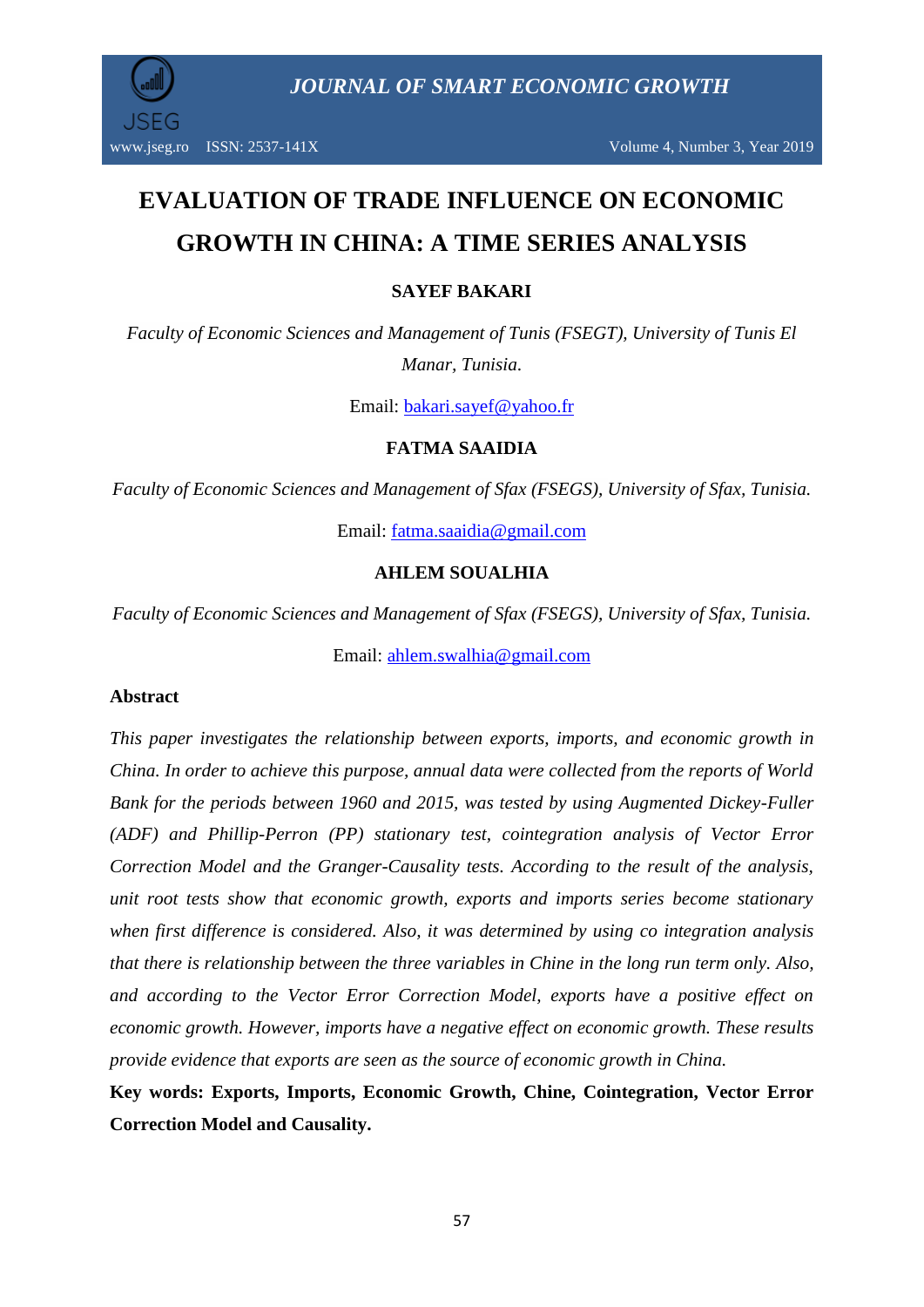

#### **I. Introduction**

It has been theoretically argued that both export and import may play a crucial role in economic development. The theoretical and empirical studies mainly concentrate on either the relationship between export and growth or between import and growth or the association between export, import and economic growth. China is the second largest country in the world in terms of its nominal gross domestic product (GDP), behind the United States. In 2014, according to the latest estimates by the World Bank, it has become the first country in the world for purchasing power parity (PPP). Since 1979, it has done everything it can to successfully modernize its economy: it has abandoned the plan for the market, mobilized its immense labor resources and taken advantage of globalization by becoming the world's factory. China has become a great power before being rich: rural exodus and urbanization are still in their infancy. Trade accounts for more than 45% of China's GDP (average 2012-2014). With enormous trade surpluses, China has become the world's largest exporter and ranks second importer in the world. The aim of this paper, therefore, is to econometrically investigate the direct linkages between trade and economic growth of China, through employing yearly data for the period 1960-2015. In particular, this work tries to empirically find an answer for the question of whether exports lead economic growth or imports lead economic growth or economic growth leads exports and imports to achieve this objective the paper is structured as follows. In section 2, we present the review literature concerning the nexus between trade and economic growth. Secondly, we discuss the Methodology Model Specification and data used in this study in Section 3. Thirdly, Section 4 presents the empirical results as well as the analysis of the findings. Finally, Section 5 is dedicated to our conclusion.

#### **II. Literature Survey**

Many research works exist that examines the causal interaction of export, import and economic growth.

**Francisco and Ramos (2001)** investigated the Granger-causality between exports, imports and economic growth in Portugal over the period 1865-1998. The empirical results of the study didn't confirm a unidirectional causality between the variables considered. There is a feedback effect between exports-output growth and import-output growth.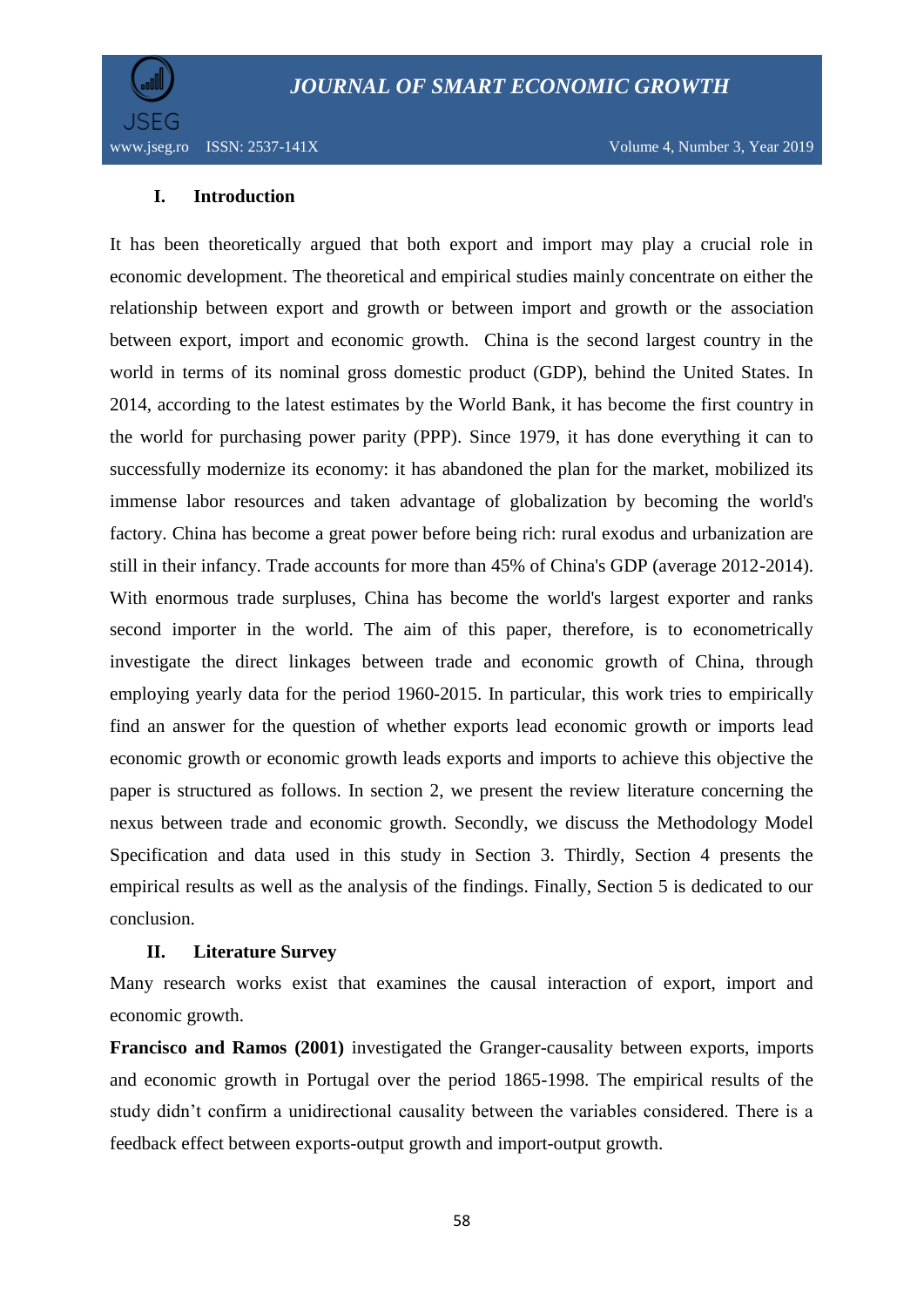

**Uğur (2008)** using multivariate cointegrated VAR methods and Granger Causality test found that there is a bidirectional relationship between GDP and investment goods import and raw materials import, there is a unidirectional relationship between GDP and consumption goods import and other goods import of Turkey.

**Çetintaş and Barişik (2009)** analyzed the relationships between export, import and economic growth for the 13 transition economies. The study used quarterly data of 13 transition economies from 1995 to 2006, by using Panel Unit Root Test Panel Cointegration Test and Panel Causality Test. The empirical results showed that there is a unidirectional causality from economic growth to export. Empirical findings showed that the growth-led export hypothesis is valid in those countries and growth is rather shaped by increase in import demand.

**Muhammad Adnan Hye (2012)** provided an investigation on export, import and GDP of China over the period 1978-2009. Using unit root tests to examine the level of integration and the autoregressive distributed lag (ARDL) approach they found the existence of bidirectional long run relationship between the economic growth and exports and between the economic growth and imports.

**Achchuthan (2013)** examined the relationship between exports, imports and economic growth in Sri Lanka over the period 1970-2010. The study applied the Time series analysis and Regression analysis. The findings of this study confirmed that export and import have the significant positive relationship, and also, both export and import have the significant impact on the economic growth. Further, the export and import have been associated by 98 percent, which denotes that, there is a strong positive association between export and import.

**Uddin, Khan and Ozturk (2013)** investigated the relationship between exports, imports and GDP by applying cointegration and error correction models using annual time series from 1971 to 2009 in Bangladesh. The results reveal bidirectional causality between exports and economic growth in Bangladesh. However, unidirectional causality running from imports to exports and income to imports also in the case for Bangladesh. The results of the error correction model (ECM) suggest that there is a long run unidirectional causality from exports to growth.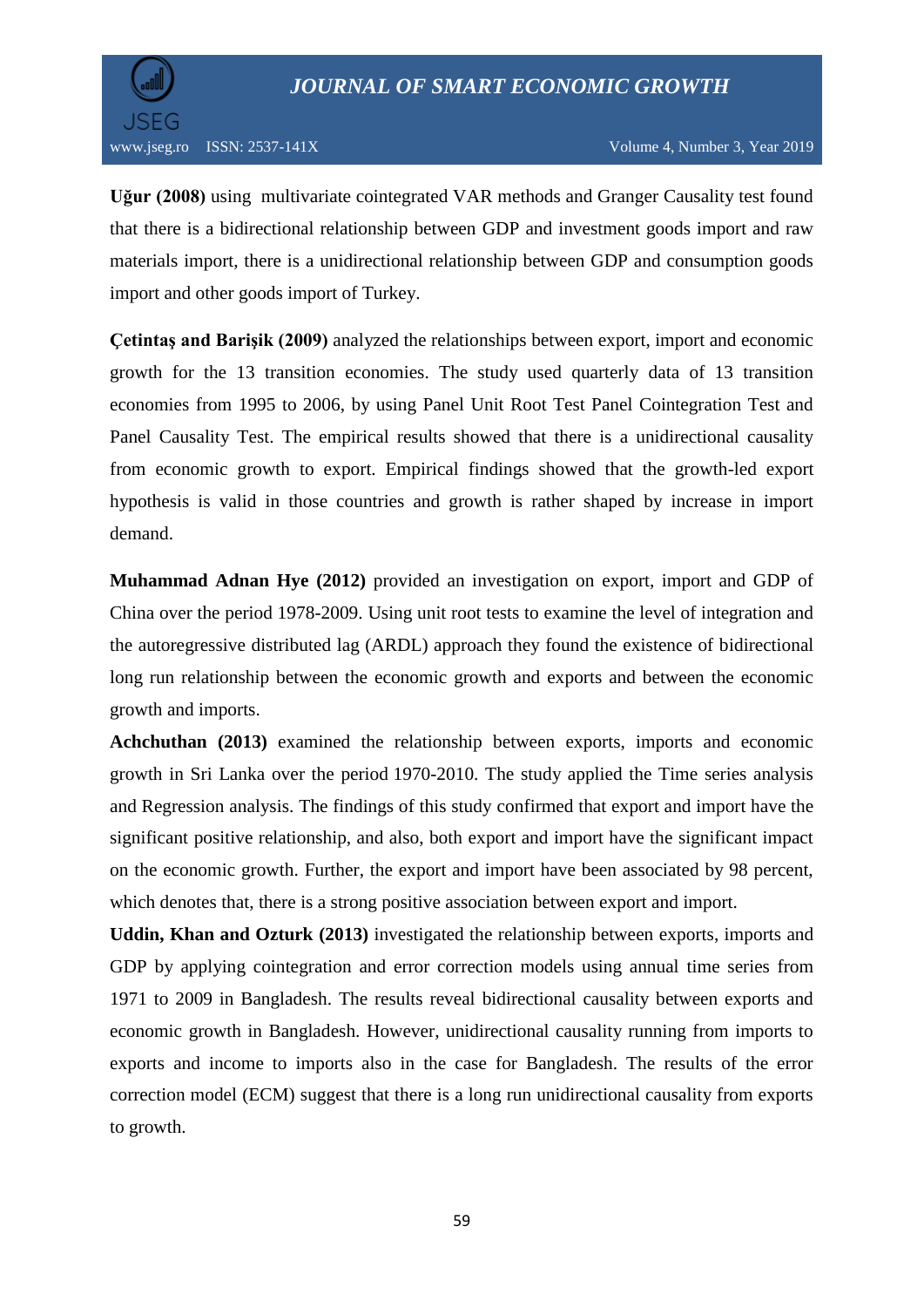

**[Alhowaish](https://www.researchgate.net/profile/Abdulkarim_Alhowaish) (2014**) using Saudi-Arabia data over the period 1968-2011 found that Saudi Arabia followed an export-led growth path and that economic growth has a significant effect on the import growth process via export growth channels. Empirical results also suggest that imports do not play a role in output or export growth in either the short or long term. The overall findings of this study suggest that export growth positively affects output growth in the Saudi economy, which in turn supports increased demand for imports, when all things are considered equal.

**Shihab, Soufan and Abdul-Khaliq (2014)** investigated the link between export and growth in Jordan over the period 2000-2012. The empirical results indicated a unidirectional causality between export and economic growth in Jordan and the direction of causality runs strictly from economic growth to exports.

**Ajmi, Aye, Balcilar and Gupta (2015)** analyzed the relationship between exports, imports and economic growth. They applied linear granger causality tests, in a cointegration framework, to time series data on exports and GDP of South Africa. The results showed no evidence of significant causality between exports and GDP. Accordingly they turn to the nonlinear methods to evaluate Granger causality between exports and GDP, and unidirectional causality from GDP to exports and find evidence of significant bi-directional causality.

**Andrews (2015)** examined the relationship between export, import and GDP for Liberia, using historical data from 1970 to 2011. The study confirmed the existence of bidirectional causation between GDP and imports and uni-directional causation between exports and GDP and exports and imports. The results showed that Liberia is not driven by exports alone but rather a mixture of exports and imports, with the latter having a long-run impact.

**Saaed and Hussain (2015**) found unidirectional causality between exports and imports and between exports and economic growth in Tunisia for the period from 1977 to 2012. According to them growth in Tunisia was propelled by a growth -led import strategy. Imports are thus seen as the source of economic growth in Tunisia.

**Trošt and Bojnec (2016)** investigated the dynamic causal link between exports and economic growth using both Cointegration test Granger causality test. The study used quarterly Slovenia and Estonia data from 2000-2014. The results confirmed the existence of cointegration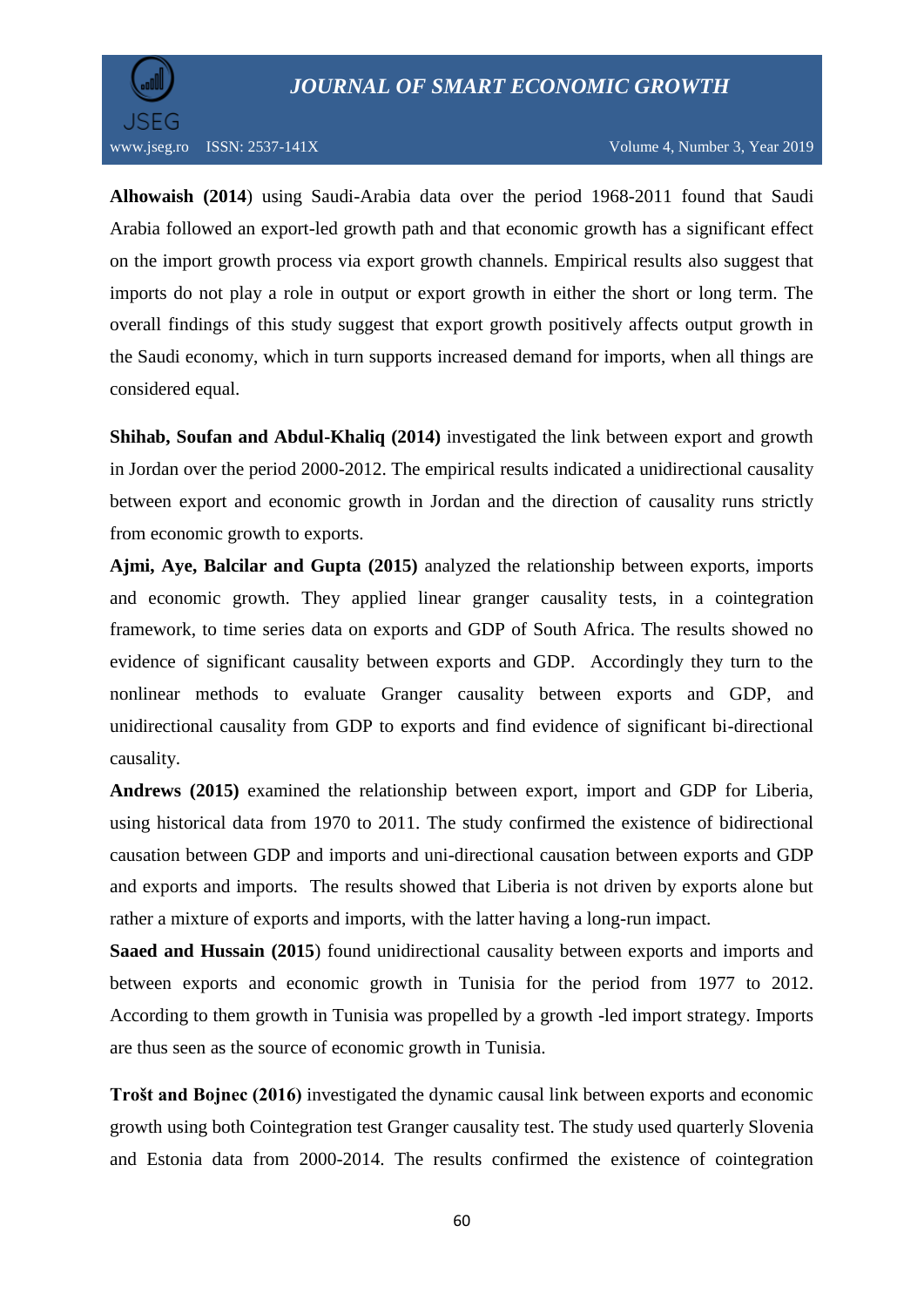

connections among the tested time series variables for Slovenia and Estonia. The Granger causality test showed that exports significantly cause economic growth and imports in Slovenia and Estonia.

#### **III. Data, methodology and model specification:**

#### **1. The Data:**

Our investigation starts by studying the integration properties of the data, conducting a systems cointegrating analysis, and checking Granger causality tests. The data are annual Chine observations uttered and expressed by natural logarithms for the sample period running from 1960 to 2015. Data were sources from World Development Indicators (WDI), which includes logarithm of real GDP measure of economic growth, logarithm of exports of goods and services (Current US\$) and logarithm of imports of goods and services (Current US\$).

#### **2. Methodology**

We will use the most appropriate method which consists firstly of determining the degree of integration of each variable. If the variables are all integrated in level, we apply an estimate based on a linear regression. On the other hand, if the variables are all integrated into the first difference, our estimates are based on an estimate of the VAR model. When the variables are integrated in the first difference we will examine and determine the cointegration between the variables, if the cointegration test indicates the absence of cointegration relation, we will use the model VAR. If the cointegration test indicates the presence of a cointegration relation between the different variables studied, the model VECM will be used.

#### **3. Model specification:**

Early empirical formulations tried to capture the causal link between exports and GDP growth by incorporating exports into the aggregate production function (Balassa, 1978; Sheehey, 1992; Güngör Turan, 2014; Rummana Zaheer, 2014; Afaf Abdull J. Saaed, 2015). The augmented production function including both exports and imports is expressed as:

#### $GDP_t = f(exports, imports)$  (1)

The function can also be represented in a log-linear econometric format thus:

#### $log(GDP)_t = \beta_0 + \beta_1 log(exports)_t + \beta_2 log(limports)_t + \varepsilon_t$  **(2)**

Where:

-  $\beta_0$ : The constant term.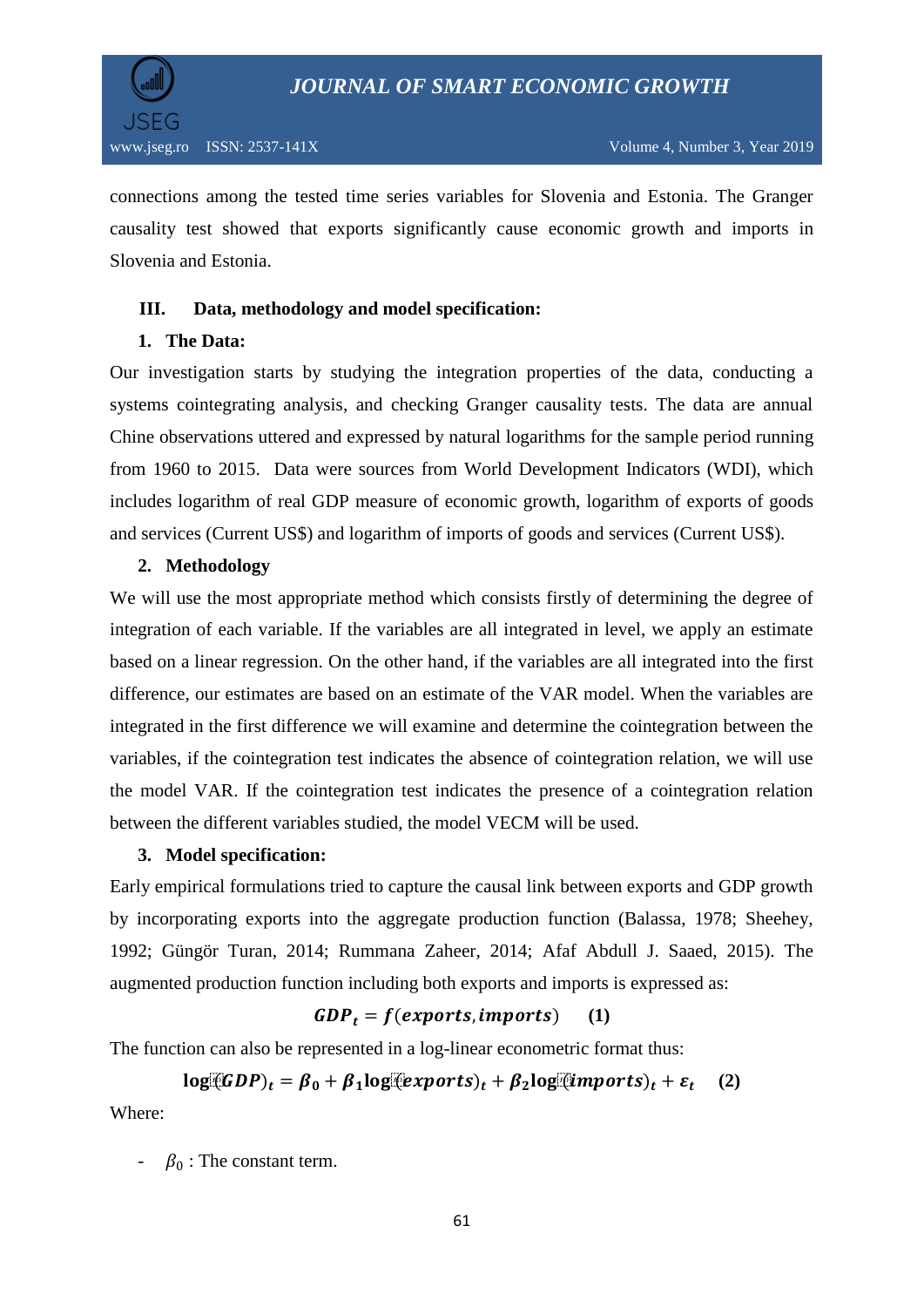

- $\beta_1$ : coefficient of variable (exports)
- $\beta_2$ : coefficient of variables (imports)
- $t$ : The time trend.
- $\varepsilon$ : The random error term assumed to be normally, identically and independently distributed.

#### **IV. EMPIRICAL ANALYSIS**

#### **1. Descriptive Statistics**

#### **Table 1: Descriptive Statistics**

|                     | LOG(GDP) | LOG(EXPORTS) | LOG(IMPORTS) |
|---------------------|----------|--------------|--------------|
| Mean                | 26.83012 | 24.61155     | 24.53207     |
| Median              | 26.45692 | 24.49115     | 24.59476     |
| Maximum             | 30.01670 | 28.48215     | 28.30357     |
| Minimum             | 24.56669 | 21.37206     | 21.04024     |
| Std. Dev.           | 1.606765 | 2.361676     | 2.347487     |
| Kurtosis            | 2.136985 | 1.738096     | 1.762010     |
| Jarque-Bera         | 4.070337 | 3.962804     | 3.622094     |
| Probability         | 0.130658 | 0.137876     | 0.163483     |
| Sum                 | 1502.487 | 1378.247     | 1373.796     |
| Sum Sq. Dev.        | 141.9931 | 306.7633     | 303.0883     |
| <b>Observations</b> | 56       | 56           | 56           |

#### **2. Test of Correlation**

In order to determine how strong the relationship is between two variables, a formula must be followed to produce what is referred to as the coefficient value. The coefficient value can range between -1.00 and 1.00. If the coefficient value is in the negative range, then that means the relationship between the variables is negatively correlated, or as one value increases, the other decreases. If the value is in the positive range, then that means the relationship between the variables is positively correlated, or both values increase or decrease together. Let's look at the formula for conducting the Pearson correlation coefficient value.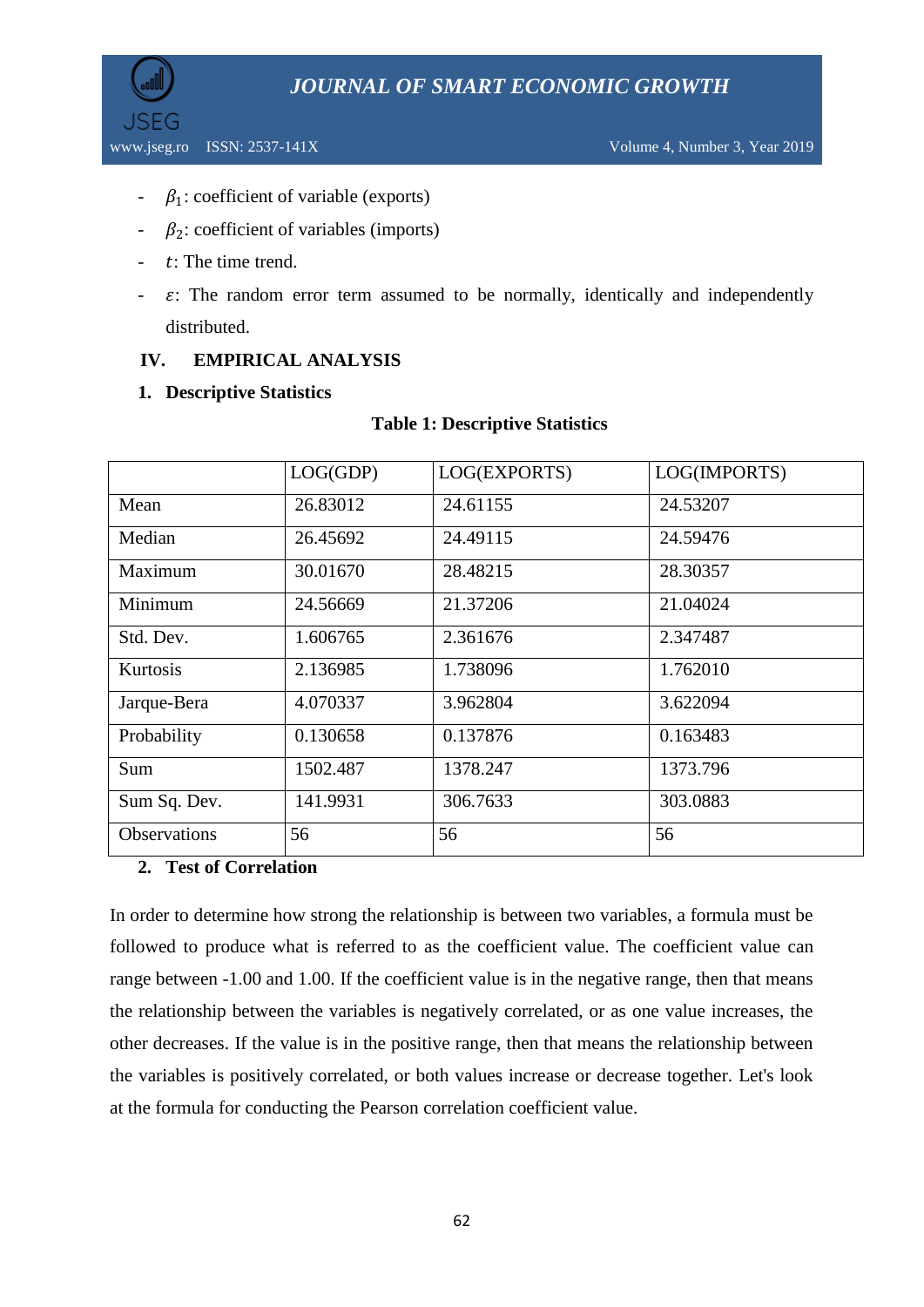

www.jseg.ro ISSN: 2537-141X Volume 4, Number 3, Year 2019

$$
r = \frac{N \sum XY - (\sum X)(\sum Y)}{\sqrt{[N \sum X^2 - (\sum X)^2][N \sum Y^2 - (\sum Y)^2]}} (3)
$$

Where:

- $N =$  Number of pairs of scores
- $\sum XY = Sum$  of the products of paired scores
- $\sum X = Sum of X scores$
- $\sum Y = Sum$  of Y scores
- $\sum X^2 = Sum$  of squared X scores
- $\sum Y^2 = Sum \ of \ squared \ Y \ scores$

#### **Table 2: Test of Correlation**

|              | LOG(GDP)           | LOG(EXPORTS)       | LOG(IMPORTS)       |
|--------------|--------------------|--------------------|--------------------|
| LOG(GDP)     |                    | 0.9855517347891966 | 0.9802998412319626 |
| LOG(EXPORTS) | 0.9855517347891966 |                    | 0.9978975303963841 |
| LOG(IMPORTS) | 0.9802998412319626 | 0.9978975303963841 |                    |

The results of the test of correlation show the relationship between the variables is positively correlated. According to the correlation matrix of the variables, it is found that the dependent variable (PIB) and the independent variable (exports) are positively correlated with a correlation coefficient equal to (0.9855517347891966). Thus, if exports increase by 1%, gross domestic product (GDP) increases by 0.9855517347891966%. Otherwise, the dependent variable (GDP) and the independent variable (imports) are positively correlated with a correlation coefficient equal to (0.9802998412319626). Thus, if imports increase by 1%, the gross domestic product (GDP) increases by 0.9802998412319626%.

#### **3. Tests for Unit Root: ADF**

In the econometric literature several statistical tests are used to determine the degree of integration of a variable. The test that will be used as part of this study is testing Augmented Dickey-Fuller (ADF). The general form of ADF test is estimated by the following regression:

$$
\Delta Y_1 = a + \beta Y_{t-1} + \sum_{i=1}^n \beta_1 \Delta Y_i + \varepsilon_t \quad (4)
$$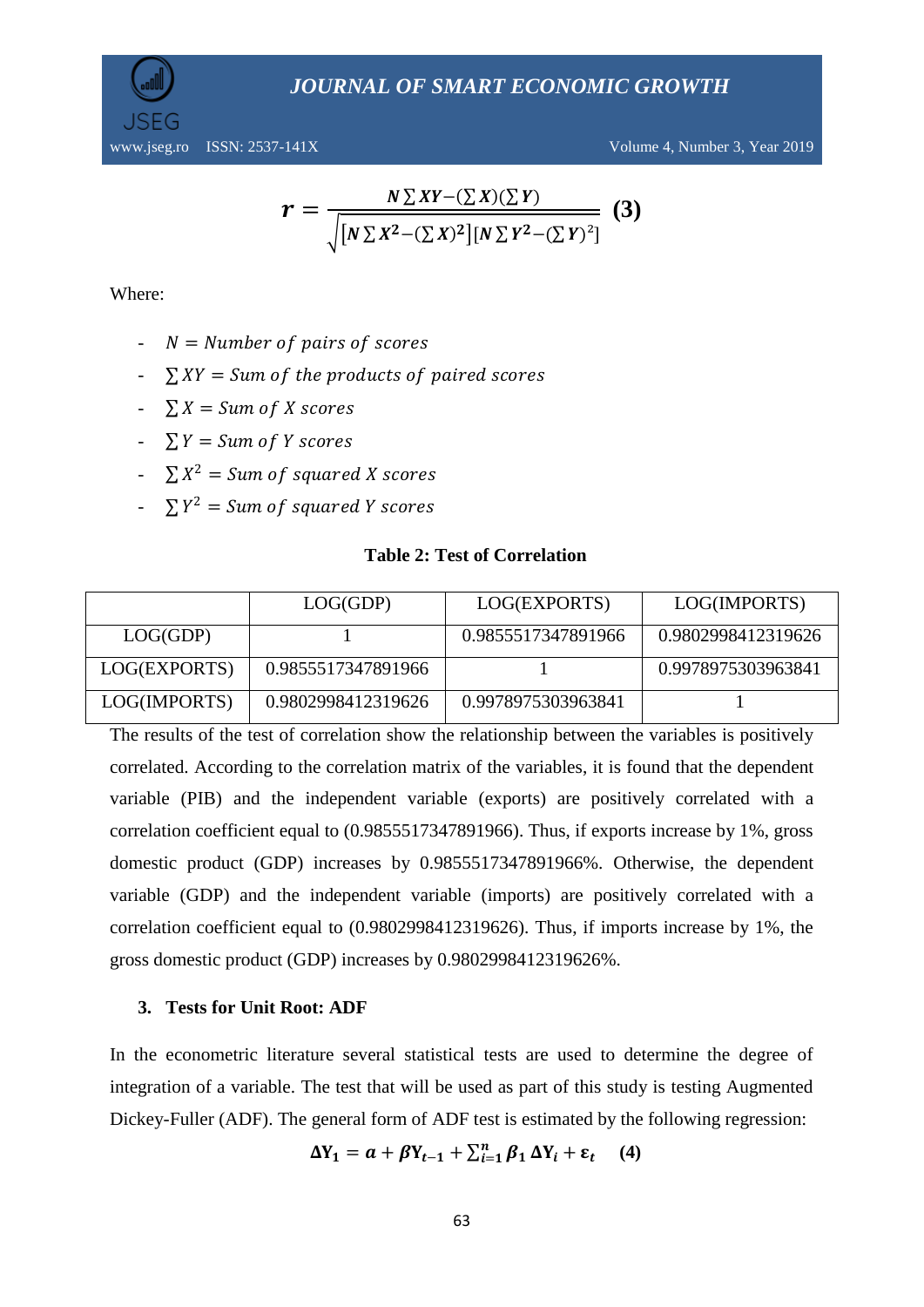

www.jseg.ro ISSN: 2537-141X Volume 4, Number 3, Year 2019

#### Where:

JSFG

- $\bullet$   $\Delta$ : is the first difference operator
- $\bullet$  Y : is a time series
- $\bullet$  t : is a linear time trend
- $\bullet$   $\alpha$ : is a constant
- : is the optimum number of lags in the dependent variable
- $\bullet$   $\varepsilon$ : is the random error term.

#### **Table 3: Tests for Unit Root: ADF "en level"**

| Null Hypothesis: LOG(GDP) has a unit root            |           |             |           |  |  |
|------------------------------------------------------|-----------|-------------|-----------|--|--|
| <b>Exogenous: Constant</b>                           |           |             |           |  |  |
| Lag Length: 0 (Automatic - based on SIC, max-lag=10) |           |             |           |  |  |
| Augmented Dickey-Fuller test statistic               |           | t-Statistic | Prob. $*$ |  |  |
|                                                      |           | 2.769408    | 1.0000    |  |  |
| Test critical values:                                | 1% level  | $-3.555023$ |           |  |  |
|                                                      | 5% level  | $-2.915522$ |           |  |  |
|                                                      | 10% level | $-2.595565$ |           |  |  |
| <b>Null Hypothesis: LOG(EXPORTS) has a unit root</b> |           |             |           |  |  |
| <b>Exogenous: Constant</b>                           |           |             |           |  |  |
| Lag Length: 0 (Automatic - based on SIC, max-lag=10) |           |             |           |  |  |
| Augmented Dickey-Fuller test statistic               |           | t-Statistic | Prob.*    |  |  |
|                                                      |           | 1.115144    | 0.9972    |  |  |
| Test critical values:                                | 1% level  | $-3.555023$ |           |  |  |
|                                                      | 5% level  | $-2.915522$ |           |  |  |
|                                                      | 10% level | $-2.595565$ |           |  |  |
| <b>Null Hypothesis: LOG(IMPORTS) has a unit root</b> |           |             |           |  |  |
| <b>Exogenous: Constant</b>                           |           |             |           |  |  |
| Lag Length: 2 (Automatic - based on SIC, max-lag=10) |           |             |           |  |  |
| Augmented Dickey-Fuller test statistic               |           | t-Statistic | Prob.*    |  |  |
|                                                      |           | $-0.137510$ | 0.9395    |  |  |
| Test critical values:                                | 1% level  | $-3.560019$ |           |  |  |
|                                                      | 5% level  | $-2.917650$ |           |  |  |
|                                                      | 10% level | $-2.596689$ |           |  |  |
|                                                      |           |             |           |  |  |

**Table 4: Tests for Unit Root: ADF "en first difference"**

| Null Hypothesis: D(LOG(GDP)) has a unit root         |
|------------------------------------------------------|
| <b>Exogenous: Constant</b>                           |
| Lag Length: 0 (Automatic - based on SIC, max-lag=10) |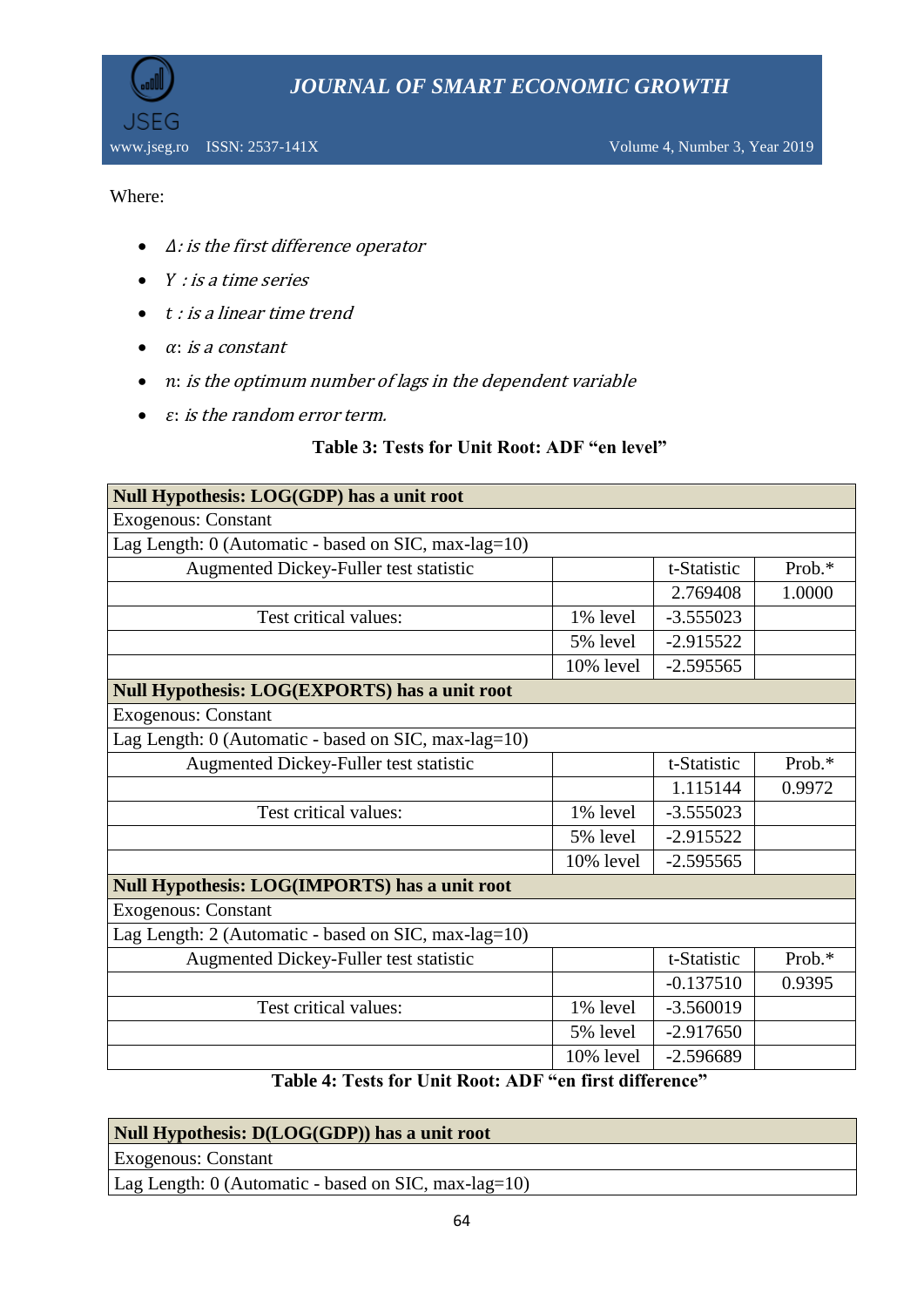

| Augmented Dickey-Fuller test statistic                     |           | t-Statistic | Prob.*    |
|------------------------------------------------------------|-----------|-------------|-----------|
|                                                            |           | $-5.964217$ | 0.0000    |
| Test critical values:                                      | 1% level  | $-3.557472$ |           |
|                                                            | 5% level  | $-2.916566$ |           |
|                                                            | 10% level | $-2.596116$ |           |
| Null Hypothesis: D(LOG(EXPORTS)) has a unit root           |           |             |           |
| <b>Exogenous: Constant</b>                                 |           |             |           |
| Lag Length: $0$ (Automatic - based on SIC, max-lag= $10$ ) |           |             |           |
| Augmented Dickey-Fuller test statistic                     |           | t-Statistic | Prob.*    |
|                                                            |           | $-5.496033$ | 0.0000    |
| Test critical values:                                      | 1% level  | $-3.557472$ |           |
|                                                            | 5% level  | $-2.916566$ |           |
|                                                            | 10% level | $-2.596116$ |           |
| <b>Null Hypothesis: D(LOG(IMPORTS)) has a unit root</b>    |           |             |           |
| <b>Exogenous: Constant</b>                                 |           |             |           |
| Lag Length: $1$ (Automatic - based on SIC, max-lag= $10$ ) |           |             |           |
| Augmented Dickey-Fuller test statistic                     |           | t-Statistic | Prob. $*$ |
|                                                            |           | $-6.421485$ | 0.0000    |
| Test critical values:                                      | 1% level  | $-3.560019$ |           |
|                                                            | 5% level  | $-2.917650$ |           |
|                                                            | 10% level | $-2.596689$ |           |

#### **4. Lag order Selection Criteria**

Most VAR models are estimated using symmetric lags, he same lag length is used for all variables in all equations of the model. This lag length is frequently selected using an explicit statistical criterion such as the AIC or SIC.

$$
AIC = 2k - 2\ln[\Omega] \tag{5}
$$

$$
SIC = -2\ln(L) + k \cdot \ln(k)
$$
 (6)

Where:

- L: The maximum values of the likelihood function for the model.
- K: the number of estimated [parameters](https://en.wikipedia.org/wiki/Parameter) in the model.
- n: the number of observation.

#### **Table 5: VAR Lag Order Selection Criteria**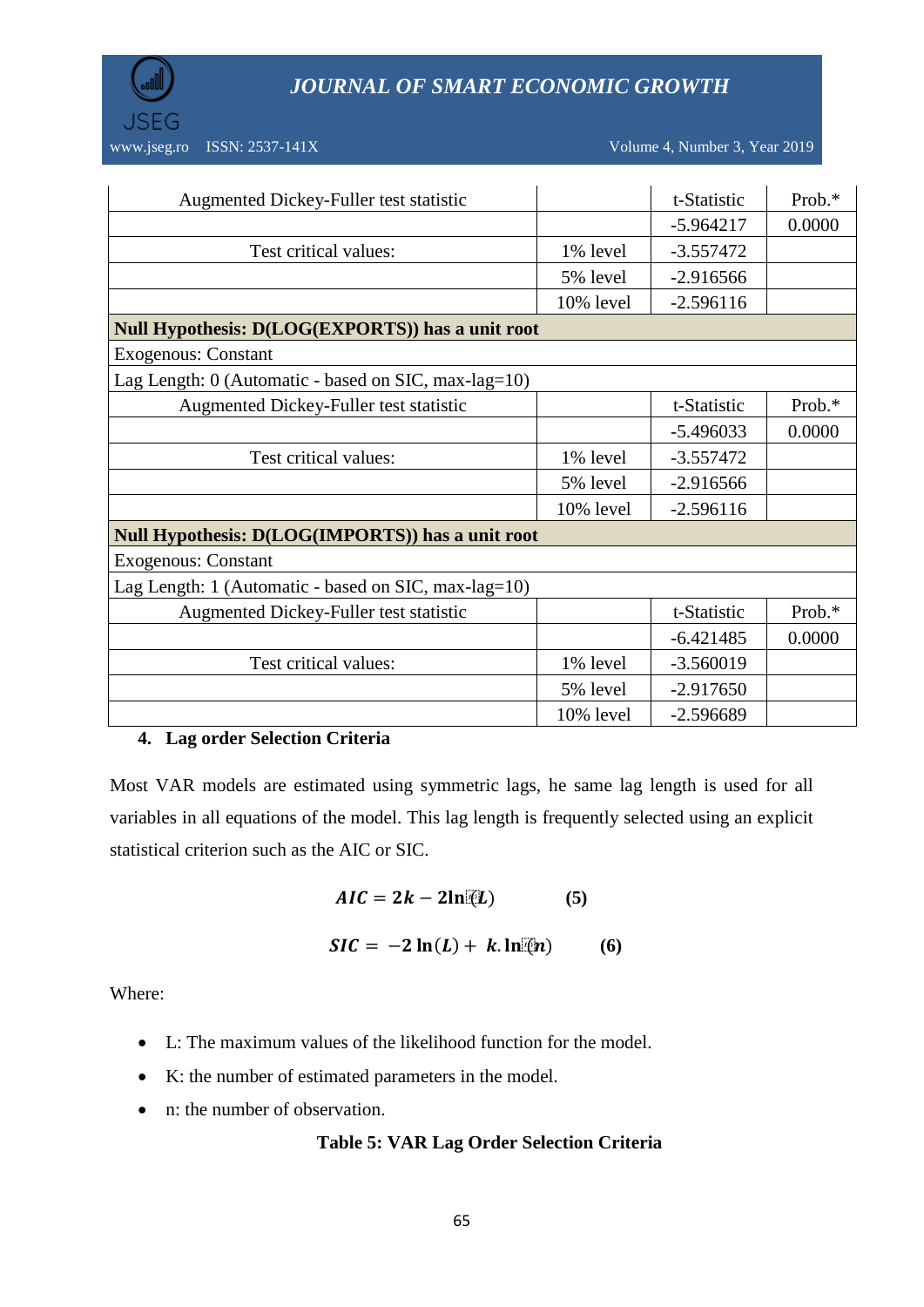

www.jseg.ro ISSN: 2537-141X Volume 4, Number 3, Year 2019

Endogenous variables: LOG(GDP) LOG(EXPORTS) LOG(IMPORTS)

Exogenous variables: C

Sample: 1960 2015

Included observations: 51

| Lag                                                                                                                                                                                                                                                                                                                                | LogL        | LR        | <b>FPE</b>  | <b>AIC</b>   | <b>SC</b>    | HQ           |
|------------------------------------------------------------------------------------------------------------------------------------------------------------------------------------------------------------------------------------------------------------------------------------------------------------------------------------|-------------|-----------|-------------|--------------|--------------|--------------|
| $\overline{0}$                                                                                                                                                                                                                                                                                                                     | $-90.29940$ | <b>NA</b> | 0.007791    | 3.658800     | 3.772437     | 3.702224     |
| $\vert$ 1                                                                                                                                                                                                                                                                                                                          | 139.7086    | 423.9363* | $1.34e-06*$ | $-5.008180*$ | $-4.553633*$ | $-4.834484*$ |
| 2                                                                                                                                                                                                                                                                                                                                  | 147.4765    | 13.40353  | $1.42e-06$  | -4.959864    | $-4.164407$  | $-4.655896$  |
| $\overline{3}$                                                                                                                                                                                                                                                                                                                     | 151.4503    | 6.389117  | 1.74e-06    | $-4.762755$  | $-3.626387$  | $-4.328515$  |
| $\overline{4}$                                                                                                                                                                                                                                                                                                                     | 154.9498    | 5.215059  | $2.20e-06$  | $-4.547052$  | $-3.069774$  | $-3.982541$  |
| 5                                                                                                                                                                                                                                                                                                                                  | 160.1254    | 7.103673  | $2.64e-06$  | $-4.397073$  | $-2.578884$  | $-3.702289$  |
| * indicates lag order selected by the criterion                                                                                                                                                                                                                                                                                    |             |           |             |              |              |              |
| LR: sequential modified LR test statistic (each test at 5% level)                                                                                                                                                                                                                                                                  |             |           |             |              |              |              |
| FPE: Final prediction error                                                                                                                                                                                                                                                                                                        |             |           |             |              |              |              |
| $\mathbf{1}$ $\mathbf{1}$ $\mathbf{1}$ $\mathbf{1}$ $\mathbf{1}$ $\mathbf{1}$ $\mathbf{1}$ $\mathbf{1}$ $\mathbf{1}$ $\mathbf{1}$ $\mathbf{1}$ $\mathbf{1}$ $\mathbf{1}$ $\mathbf{1}$ $\mathbf{1}$ $\mathbf{1}$ $\mathbf{1}$ $\mathbf{1}$ $\mathbf{1}$ $\mathbf{1}$ $\mathbf{1}$ $\mathbf{1}$ $\mathbf{1}$ $\mathbf{1}$ $\mathbf{$ |             |           |             |              |              |              |

AIC: Akaike information criterion

SC: Schwarz information criterion

HQ: Hannan-Quinn information criterion

It is clear from Table 3 that LR, FPE, AIC, SC, HQ and HQ statistics are chosen lag 1 for each endogenous variable in their autoregressive and distributed lag structures in the estimable VAR model. Therefore, lag of 1is used for estimation purpose.

#### **5. Cointegration Test**

The Johansen test can be seen as a multivariate generalization of the augmented DickeyFuller test. The generalization is the examination of linear combinations of variables for unit roots. The Johansen test and estimation strategy – maximum likelihood – makes it possible to estimate all cointegrating vectors when there are more than two variables.

$$
J_{trace} = -T \sum_{i=r+1}^{n} ln(1 - \lambda_{i}) \quad (7)
$$

$$
J_{max} = -T ln(1 - \lambda_{r+1}) \quad (8)
$$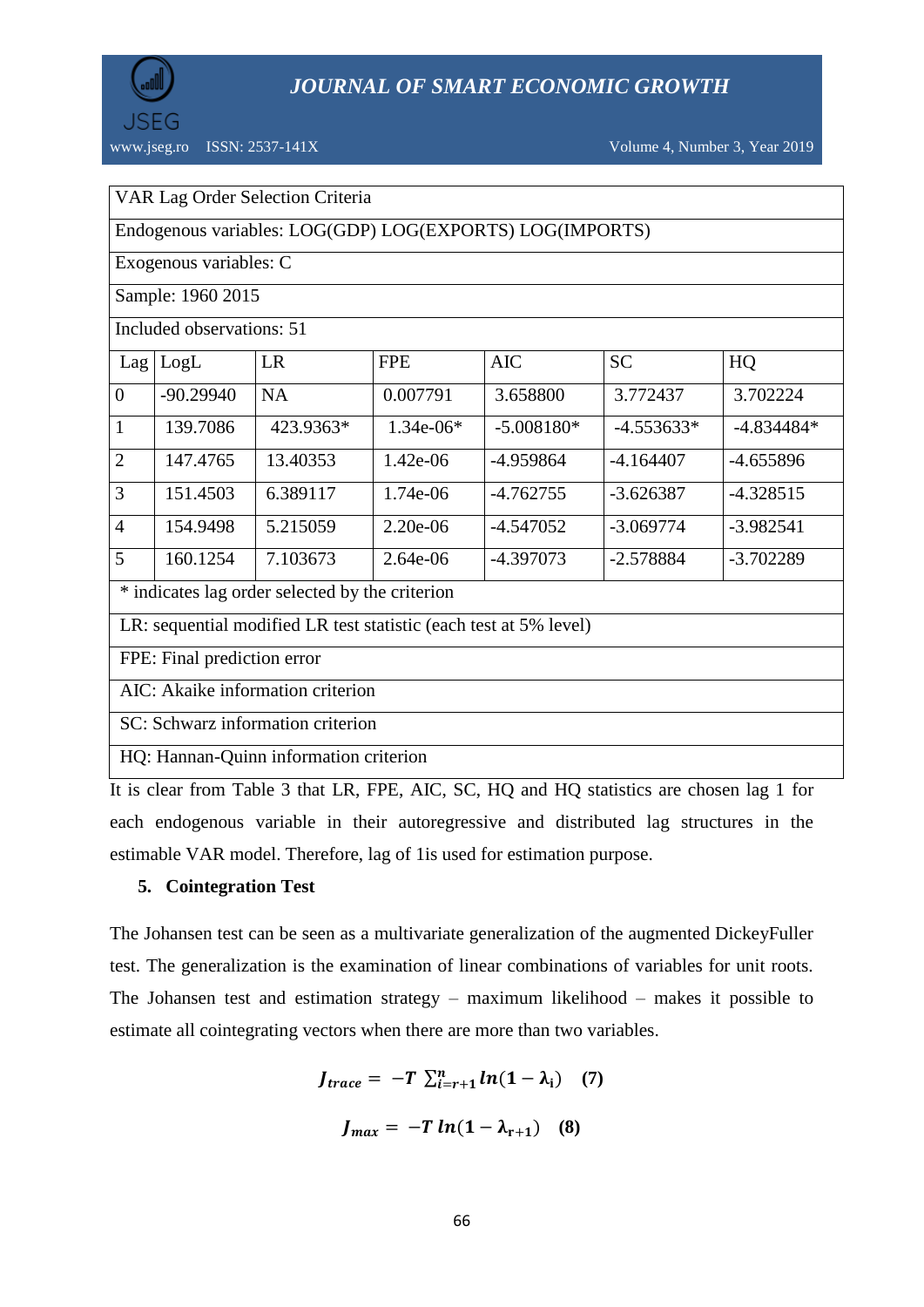

Where $\lambda_i$  denotes the estimated values of the characteristic roots obtained from the estimated  $\pi$ , and T is the number of observations.

| Sample (adjusted): 1962 2015                                           |                                                         |                |                       |         |  |  |
|------------------------------------------------------------------------|---------------------------------------------------------|----------------|-----------------------|---------|--|--|
| Included observations: 54 after adjustments                            |                                                         |                |                       |         |  |  |
|                                                                        | Trend assumption: Linear deterministic trend            |                |                       |         |  |  |
| Series: LOG(GDP) LOG(EXPORTS) LOG(IMPORTS)                             |                                                         |                |                       |         |  |  |
| Lags interval (in first differences): 1 to 1                           |                                                         |                |                       |         |  |  |
|                                                                        | <b>Unrestricted Cointegration Rank Test (Trace)</b>     |                |                       |         |  |  |
| Hypothesized                                                           |                                                         | Trace          | 0.05                  |         |  |  |
| No. of $CE(s)$                                                         | Eigenvalue                                              | Statistic      | <b>Critical Value</b> | Prob.** |  |  |
| None *                                                                 | 0.364220                                                | 31.87833       | 29.79707              | 0.0284  |  |  |
| At most 1                                                              | 0.128062                                                | 7.421620       | 15.49471              | 0.5291  |  |  |
| At most 2                                                              | 0.000400                                                | 0.021623       | 3.841466              | 0.8830  |  |  |
| Trace test indicates 1 cointegrating eqn(s) at the 0.05 level          |                                                         |                |                       |         |  |  |
|                                                                        | * denotes rejection of the hypothesis at the 0.05 level |                |                       |         |  |  |
| **MacKinnon-Haug-Michelis (1999) p-values                              |                                                         |                |                       |         |  |  |
| <b>Unrestricted Cointegration Rank Test (Maximum Eigenvalue)</b>       |                                                         |                |                       |         |  |  |
| Hypothesized                                                           |                                                         | Max-Eigen      | 0.05                  |         |  |  |
| No. of $CE(s)$                                                         | Eigenvalue                                              | Statistic      | <b>Critical Value</b> | Prob.** |  |  |
| None *                                                                 | 0.364220                                                | 24.45671       | 21.13162              | 0.0164  |  |  |
| At most 1                                                              | 0.128062                                                | 7.399997       | 14.26460              | 0.4430  |  |  |
| At most 2                                                              | 0.000400                                                | 0.021623       | 3.841466              | 0.8830  |  |  |
| Max-eigenvalue test indicates 1 cointegrating eqn(s) at the 0.05 level |                                                         |                |                       |         |  |  |
| * denotes rejection of the hypothesis at the 0.05 level                |                                                         |                |                       |         |  |  |
| **MacKinnon-Haug-Michelis (1999) p-values                              |                                                         |                |                       |         |  |  |
| <b>1 Cointegrating Equation(s):</b>                                    |                                                         | Log likelihood | 154.5980              |         |  |  |
| Normalized<br>cointegrating                                            | coefficients                                            |                |                       |         |  |  |
| (standard error in parentheses)                                        |                                                         |                |                       |         |  |  |

### **Table 5: Cointegration Test: Johansen Test**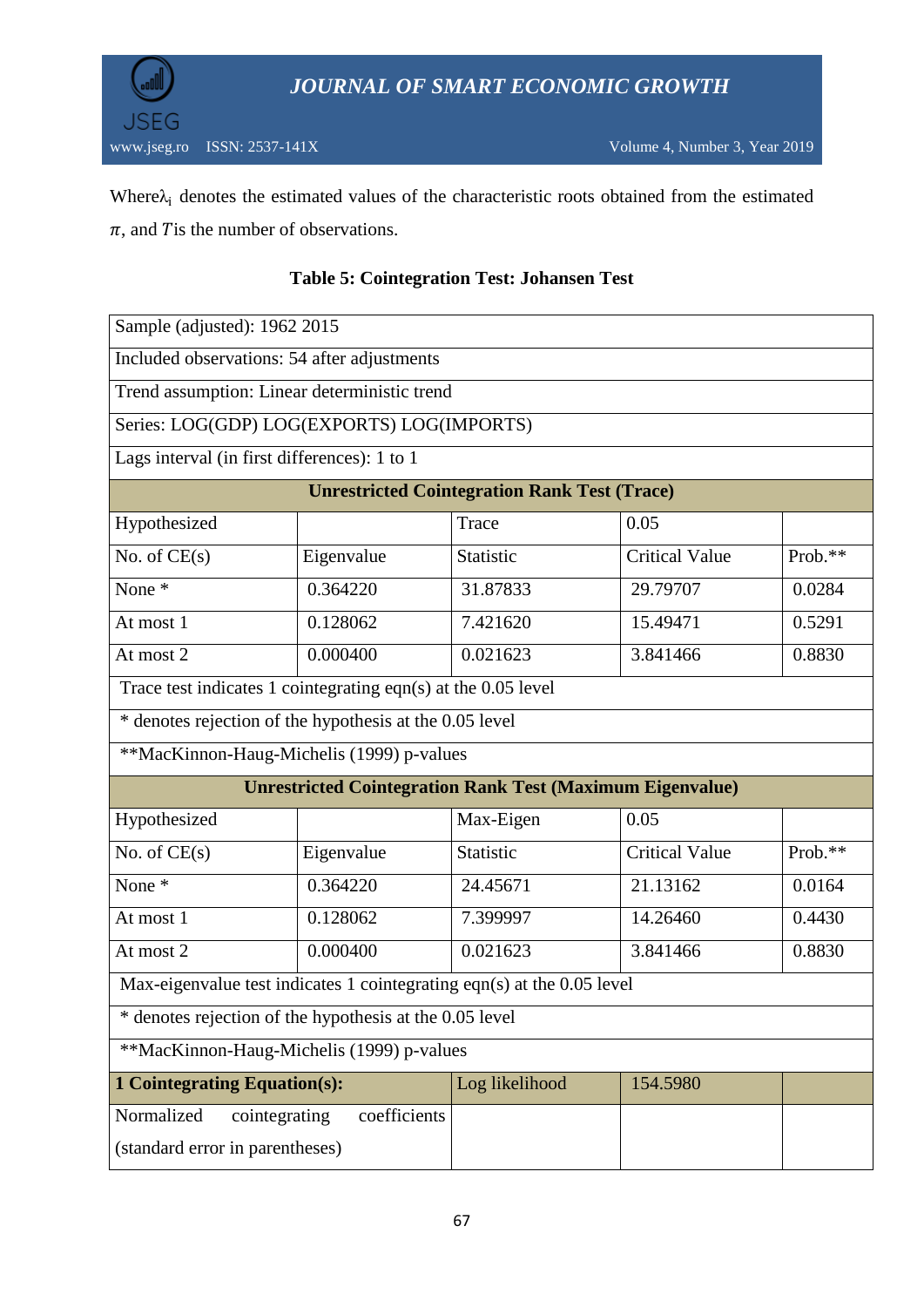

| LOG(GDP) | LOG(EXPORTS) | LOG(IMPORTS) |
|----------|--------------|--------------|
| 1.000000 | $-5.828671$  | 5.125702     |
|          | (0.93974)    | (0.93541)    |

The results of the cointegration test indicates one cointegrating equation at the 0.05 level, and provide the existence of long run equation between GDP, exports and imports, which can be written as:

#### $log(GDP) = 5.828671log(exports) - 5.125702log{x$

According to this equation a 1% increase in exports leads to an increase of 5.828671% of GDP. On the other hand, a 1% increase in imports leads to a decrease of 5.125702% of GDP. Otherwise, the three variables are cointegrated, which obliges us to use the VECM model to test the significance of this model.

#### **6. Estimation VECM**

As, GDP, exports and imports are cointegrated**,** a VECM (vector error correction model) representation would have the following form, in equation

$$
\Delta GDP_t = \sum_{i=1}^k \alpha_0 \Delta GDP_{t-i} + \sum_{i=1}^k \alpha_1 \Delta export_{t-i} + \sum_{i=1}^n \alpha_2 \Delta Imp_{t-i} + Z_1EC1_{t-1} + \varepsilon_{1t} (10)
$$

Where:

- ∆: The difference operator.
- $-k$ : The number of lags
- $a_0$ ,  $\alpha_1$  and  $\alpha_2$ : Short run coefficients to be estimated.
- $\text{EC1}_{t-1}$ : The error correction term derived from the long-run co integration relationship.
- $Z_1$ : The error correction coefficients of  $EC1_{t-1}$ .
- $\epsilon_1$ : The serially uncorrelated error terms in equation

#### **Table 6: Estimation of the Long Run Equation**

Dependent Variable: D(LOG(GDP))

Method: Least Squares (Gauss-Newton / Marquardt steps)

Sample (adjusted): 1962 2015

Included observations: 54 after adjustments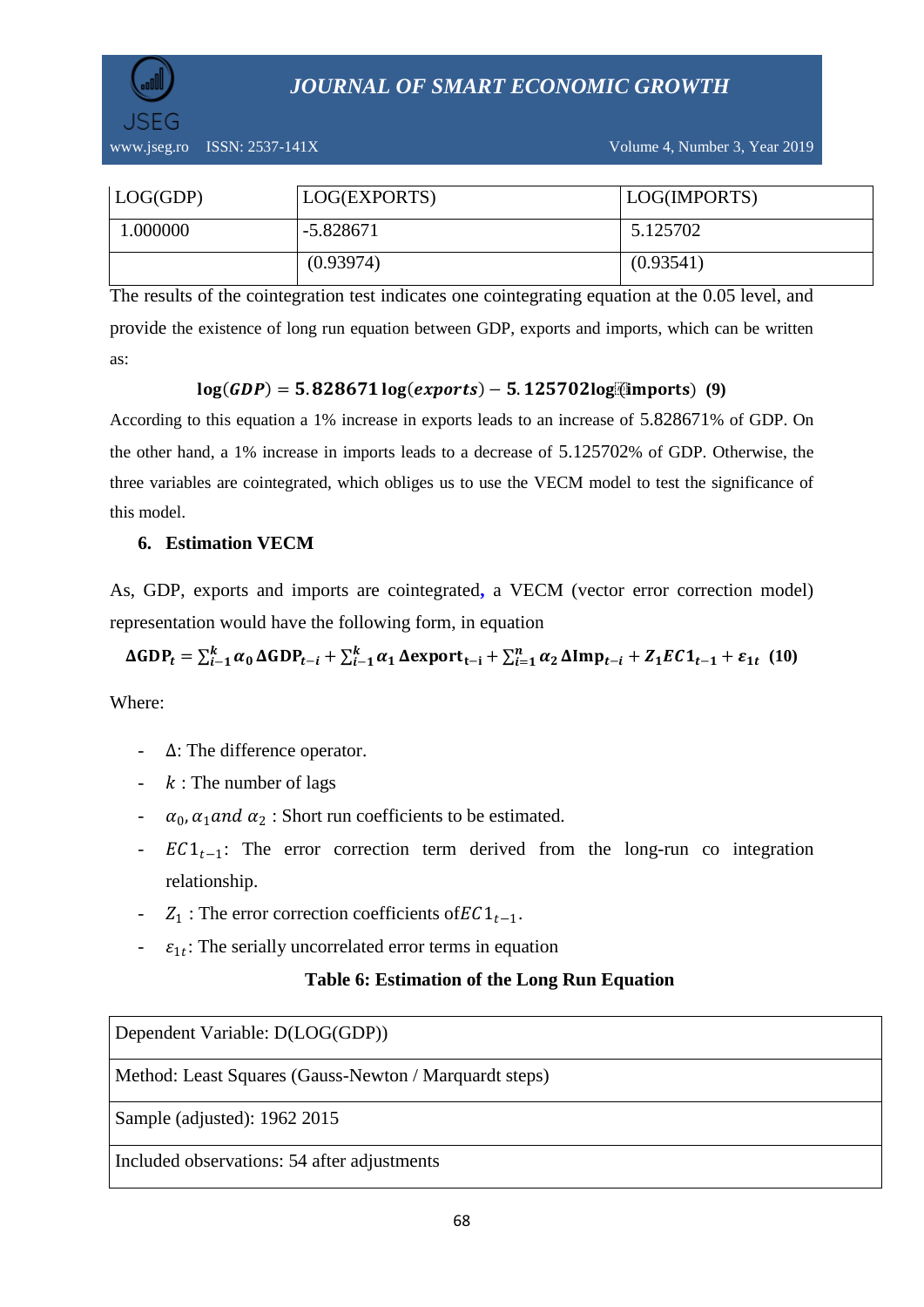

www.jseg.ro ISSN: 2537-141X Volume 4, Number 3, Year 2019

|                           | Coefficient | Std. Error            | t-Statistic | Prob.       |  |  |
|---------------------------|-------------|-----------------------|-------------|-------------|--|--|
| C(1)                      | $-0.060400$ | 0.015984              | $-3.778858$ | 0.0004      |  |  |
| C(2)                      | 0.015808    | 0.131382              | 0.120322    | 0.9047      |  |  |
| C(3)                      | 0.031655    | 0.121209              | 0.261157    | 0.7951      |  |  |
| C(4)                      | 0.171256    | 0.101677              | 1.684309    | 0.0985      |  |  |
| C(5)                      | 0.073363    | 0.015957              | 4.597593    | 0.0000      |  |  |
| <b>Diagnostic Tests</b>   |             |                       |             |             |  |  |
| R-squared                 | 0.833786    | Mean dependent var    |             | 0.099821    |  |  |
| <b>Adjusted R-squared</b> | 0.779401    | S.D. dependent var    |             | 0.087765    |  |  |
| S.E. of regression        | 0.074502    | Akaike info criterion |             | $-2.267948$ |  |  |
| Sum squared resid         | 0.271980    | Schwarz criterion     |             | $-2.083782$ |  |  |
| Log likelihood            | 66.23459    | Hannan-Quinn criter.  |             | $-2.196922$ |  |  |
| F-statistic               | 6.137473    | Durbin-Watson stat    |             | 2.062602    |  |  |
| Prob(F-statistic)         | 0.000438    |                       |             |             |  |  |

 $C(1)$  must be significant, and the coefficient of  $C(1)$  should be negative for the VECM. In our case, the correction error term is significant and has a negative coefficient. These prove that in the long run, 1% increase in exports leads to an increase of 5.828671% of GDP. On the other hand, a 1% increase in imports leads to a decrease of 5.125702% of GDP.

Diagnostic tests indicate that the overall specification adopted is satisfactory. The R-squared is greater than 60%, which agrees that our estimate is acceptable. Otherwise the probability of Fisher is less than 5%, which indicates that our model is well treated. Finally, Durbin-Watson shows that our model is very satisfactory.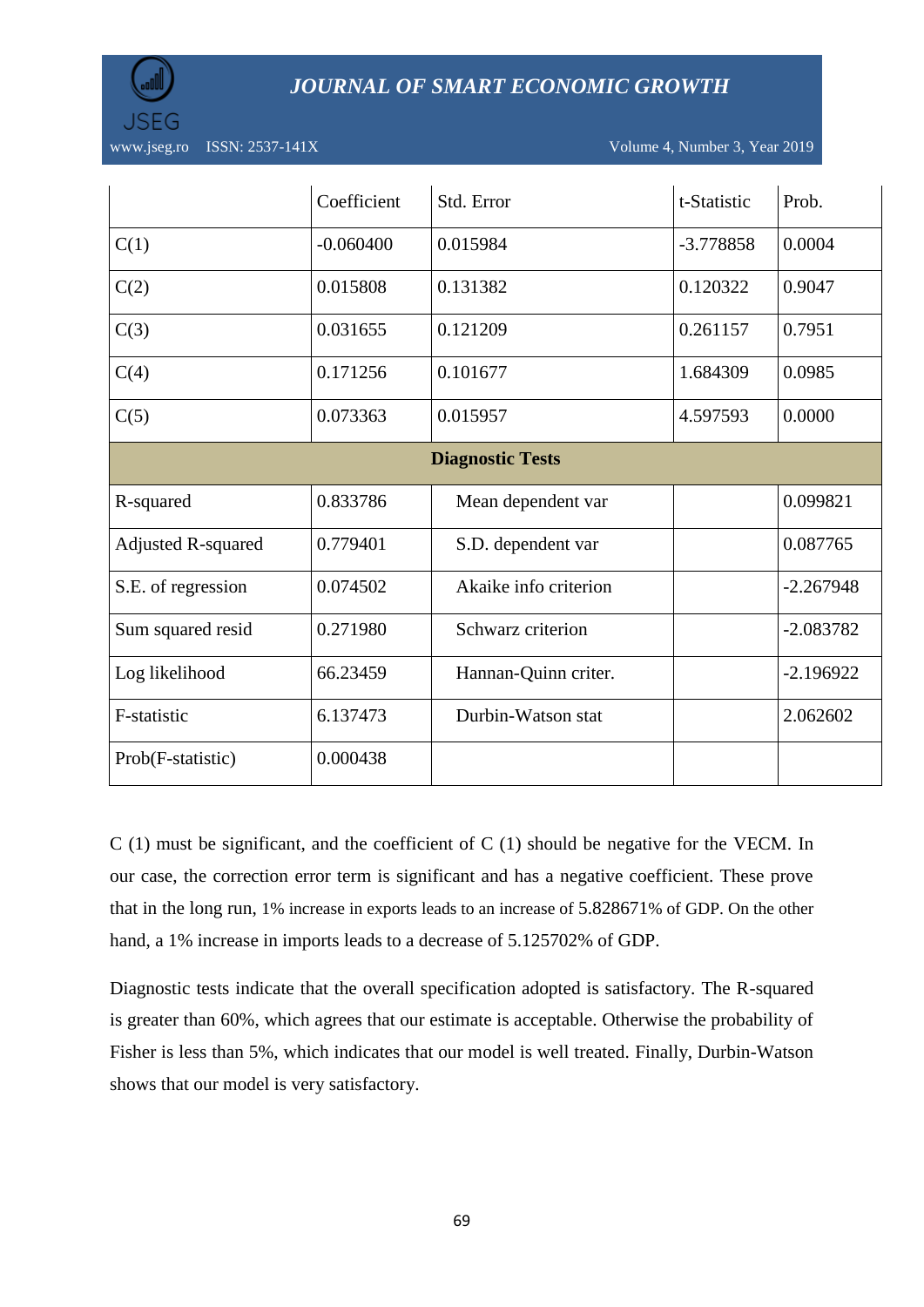

#### **V. CONCLUSION**

This paper investigates the relationship between exports, imports, and economic growth in China. In order to achieve this purpose, annual data were collected from the reports of World Bank for the periods between 1960 and 2015, was tested by using correlation matrix test, Augmented Dickey-Fuller (ADF) stationary test and co integration analysis of Vector Error Correction Model (VECM). According to the result of the analysis, the test of correlation show the relationship between the variables is positively correlated. Also, unit root tests show that economic growth, exports and imports series become stationary when first difference is considered. Also, it was determined by using co integration analysis that there is relationship between the three variables in China. Also, and according to the Vector Error Correction Model, exports have a positive effect on economic growth. However, imports have a negative effect on economic growth. These results provide evidence that exports are seen as the source of economic growth in China. The analysis in this paper demonstrates that exports have always been and will continue to be a major contributor to China's economic growth.

#### **REFERENCES**

Achchuthan, S. (2013). "Export, Import, and Economic Growth: Evidence from Sri Lanka". *Journal of Economics and Sustainable Development*. 4(9), 147-55.

Alhowaish, A. K. (2014). "Exports, imports and economic growth in Saudi Arabia: An application of cointegration and error-correction modeling". *Pensee Journal*, 76(5), 120-134.

Ajmi, A. N., Aye, G. C., Balcilar, M., & Gupta, R. (2015). "Causality between exports and economic growth in South Africa: Evidence from linear and nonlinear tests". *The Journal of Developing Areas*. 49(2), 163-181.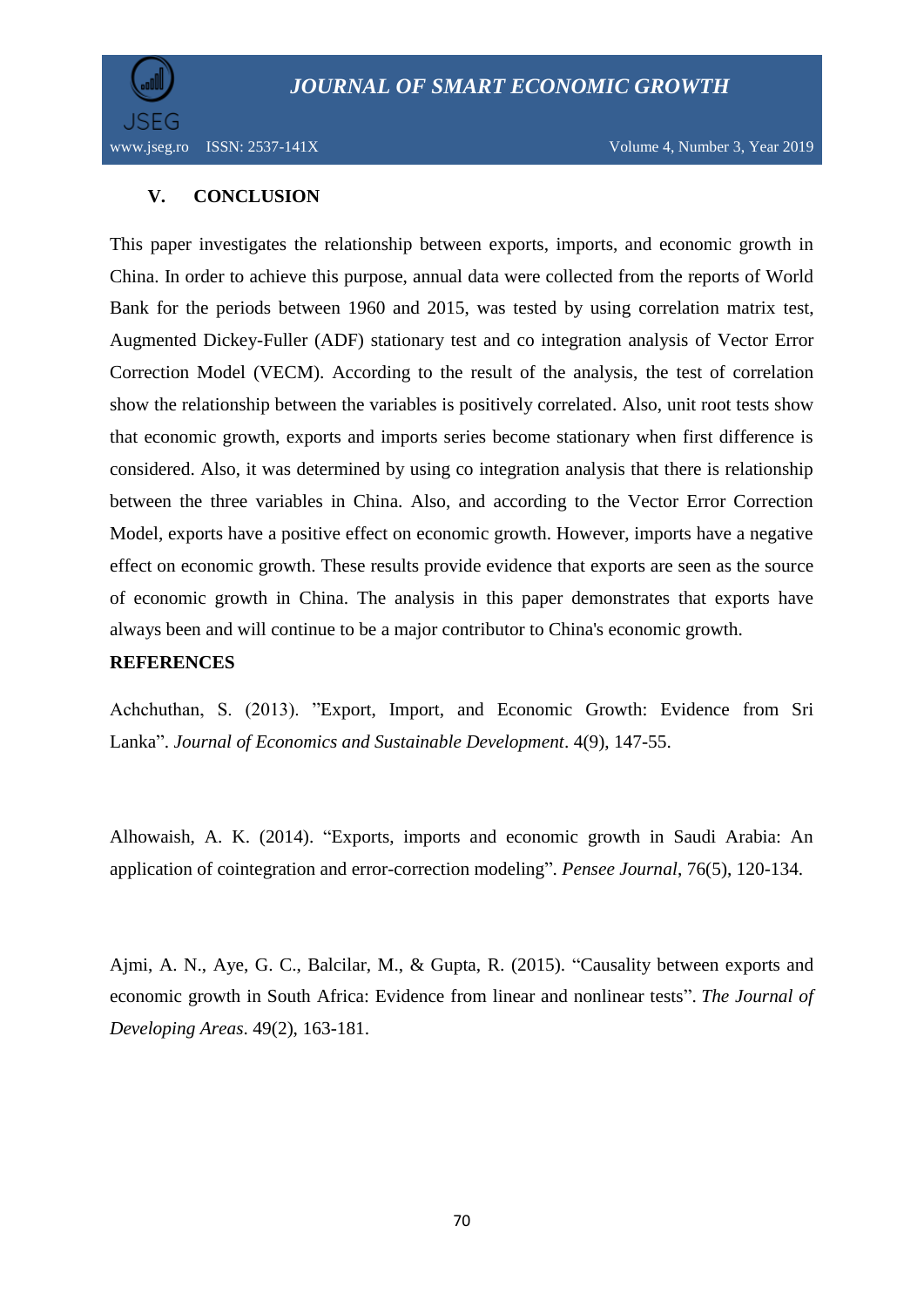

Andrews, A. P. (2015). "Exports, Imports, and Economic Growth in Liberia: Evidence from Causality and Cointegration Analysis". *Journal of Management Policy and Practice.* 16(3), 95.

Çetintaş, H., & Barişik, S. (2009). "Export, import and economic growth: The case of transition economies". *Transition Studies Review*. 15(4), 636-649.

Dickey, D. A. & W. A. Fuller (1979), "Distribution of Estimators of Autoregressive Time Series with a Unit Root," *Journal of the American Statistical Association, 74, 427-31*.

Dickey, D. A. & W. A. Fuller (1981) "Likelihood ratio Statistics for autoregressive time series with a unit root," *Econometrica, 49(4):1057-72.*

Granger, C. (1969). "Investigating Causal Relations by Econometric Models: Cross Spectral Methods". *Econometrica*. vol. 37, pp. 424-38.

Johansen, S. (1988), "Statistical Analysis of Cointegration Vectors," *Journal of Economic Dynamics and Control,* 12, 231-54.

Muhammad Adnan Hye, Q. (2012). "Exports, imports and economic growth in China: an ARDL analysis". *Journal of Chinese Economic and Foreign Trade Studies*, 5(1), 42-55.

Phillips, P. C. B. & Perron, P. (1988), "Testing for a Unit Root in Time Series Regression," *Biometrika,* 75(2), 335-46.

Ramos, F. F. R. (2001). "Exports, imports, and economic growth in Portugal: evidence from causality and cointegration analysis". *Economic Modelling*. 18(4), 613-623.